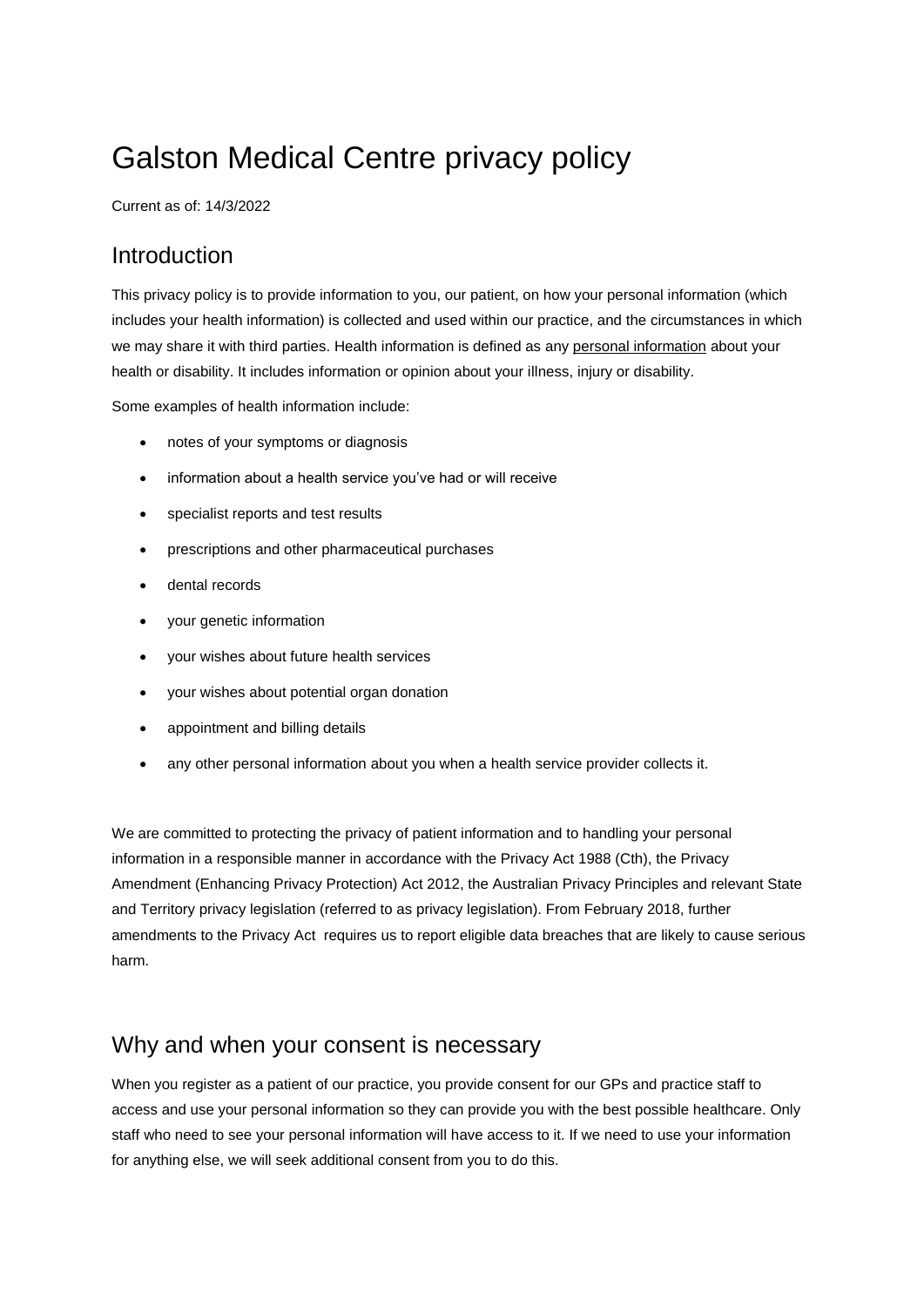### Why do we collect, use, hold and share your personal information?

Our practice will need to collect your personal information to provide healthcare services to you. Our main purpose for collecting, using, holding and sharing your personal information is to manage your health. We also use it for directly related business activities, such as financial claims and payments, practice audits and accreditation, and business processes (e.g. staff training).

#### What personal information do we collect?

The information we will collect about you includes your:

- names, date of birth, addresses, contact details
- medical information including medical history, medications, allergies, adverse events, immunisations, social history, family history and risk factors
- medicare number for identification and claiming purposes
- healthcare identifiers

#### Dealing with us anonymously

You have the right to deal with us anonymously or under a pseudonym unless it is impracticable for us to do so or unless we are required or authorised by law to only deal with identified individuals.

#### How do we collect your personal information?

Our practice may collect your personal information in several different ways.

- 1. When you make your first appointment our practice staff will collect your personal and demographic information via your registration.
- 2. During the course of providing medical services, we may collect further personal information by through electronic transfer of prescriptions (Escripts), My Health Record (Shared Health Summary, Event Summary or information regarding vaccinations, prescriptions or results).
- 3. We may also collect your personal information when you telephone us, make an online appointment or communicate with us using our recall and reminder system. This practice does not support email as this is not a secure form of sending medical information.
- 4. In some circumstances personal information may also be collected from other sources. Often this is because it is not practical or reasonable to collect it from you directly. This may include information from:
	- your guardian or responsible person
	- other involved healthcare providers, such as specialists, allied health professionals, hospitals, community health services and pathology and diagnostic imaging services
	- Medicare or the Department of Veterans' Affairs (as necessary)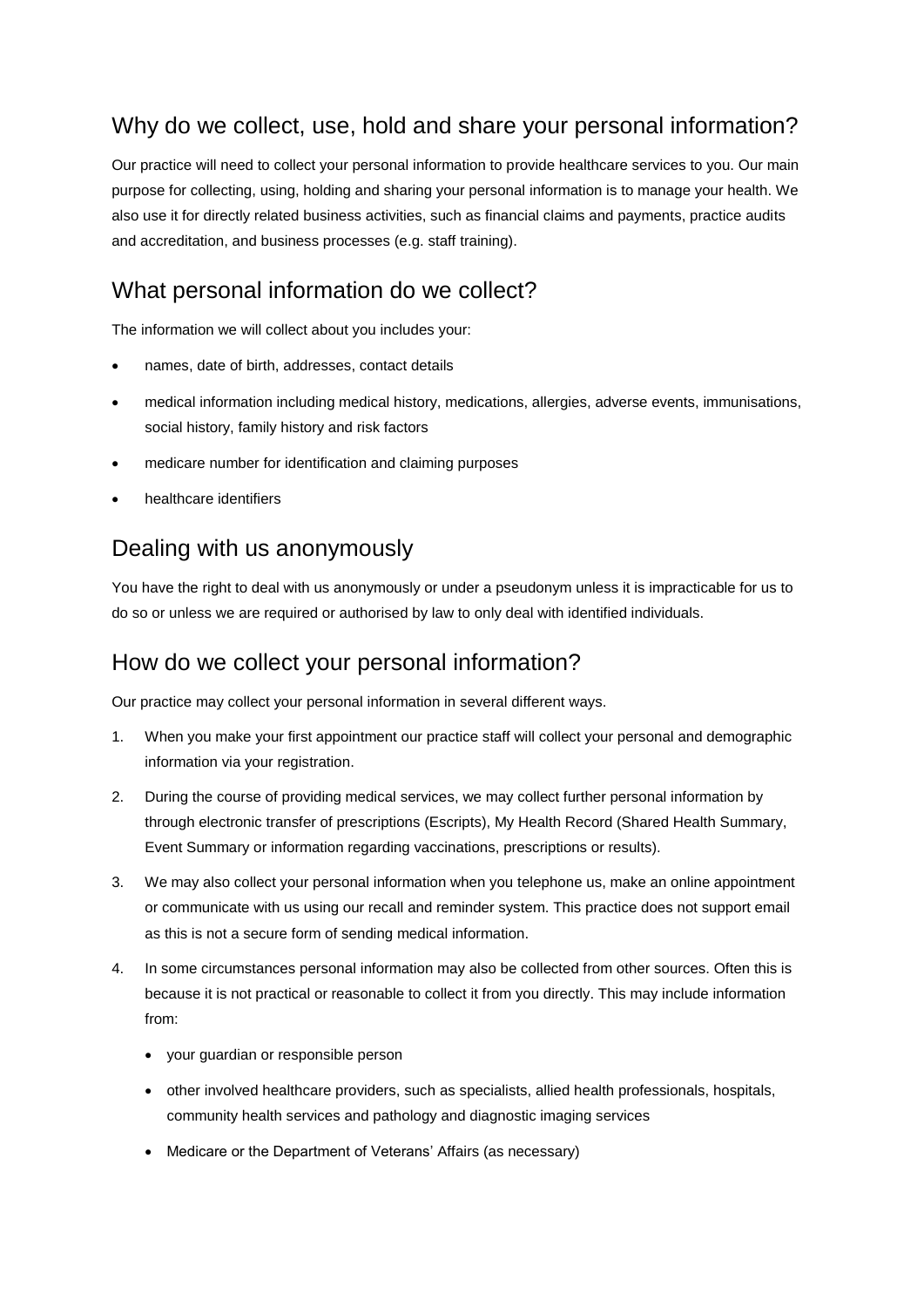#### When, why and with whom do we share your personal information?

We sometimes share your personal information:

- with third parties who work with our practice for business purposes, such as accreditation agencies or information technology providers – these third parties are required to comply with APPs and this policy
- with other healthcare providers
- when it is required or authorised by law (e.g. court subpoenas)
- when it is necessary to lessen or prevent a serious threat to a patient's life, health or safety or public health or safety, or it is impractical to obtain the patient's consent
- to assist in locating a missing person
- to establish, exercise or defend an equitable claim
- for the purpose of confidential dispute resolution process
- when there is a statutory requirement to share certain personal information (eg some diseases require mandatory notification)
- during the course of providing medical services, through electronic prescriptions, My Health Record (e.g. via Shared Health Summary, Event Summary)
- uploading vaccinations to the Australian Immunisation Register

Only people who need to access your information will be able to do so. Other than in the course of providing medical services or as otherwise described in this policy, our practice will not share personal information with any third party without your consent.

We will not share your personal information with anyone outside Australia (unless under exceptional circumstances that are permitted by law) without your consent.

Our practice will not use your personal information for marketing any of our goods or services directly to you without your express consent. If you do consent, you may opt out of direct marketing at any time by notifying our practice in writing.

Our practice may use your personal information to improve the quality of the services we offer to our patients through research and analysis of our patient data.

We may provide de-identified data to other organisations to improve population health outcomes. The information is secure, patients cannot be identified and the information is stored within Australia. You can let our reception staff know if you do not want your information included.

[If your practice routinely provides patient health information to other organisations for secondary use your practice should make patients aware this is occurring by including this information as part of your privacy policy. Practices should provide patients with assurances and advice on their rights, and how their data is protected, and must clearly state the practice's approach to collection of healthcare information for primary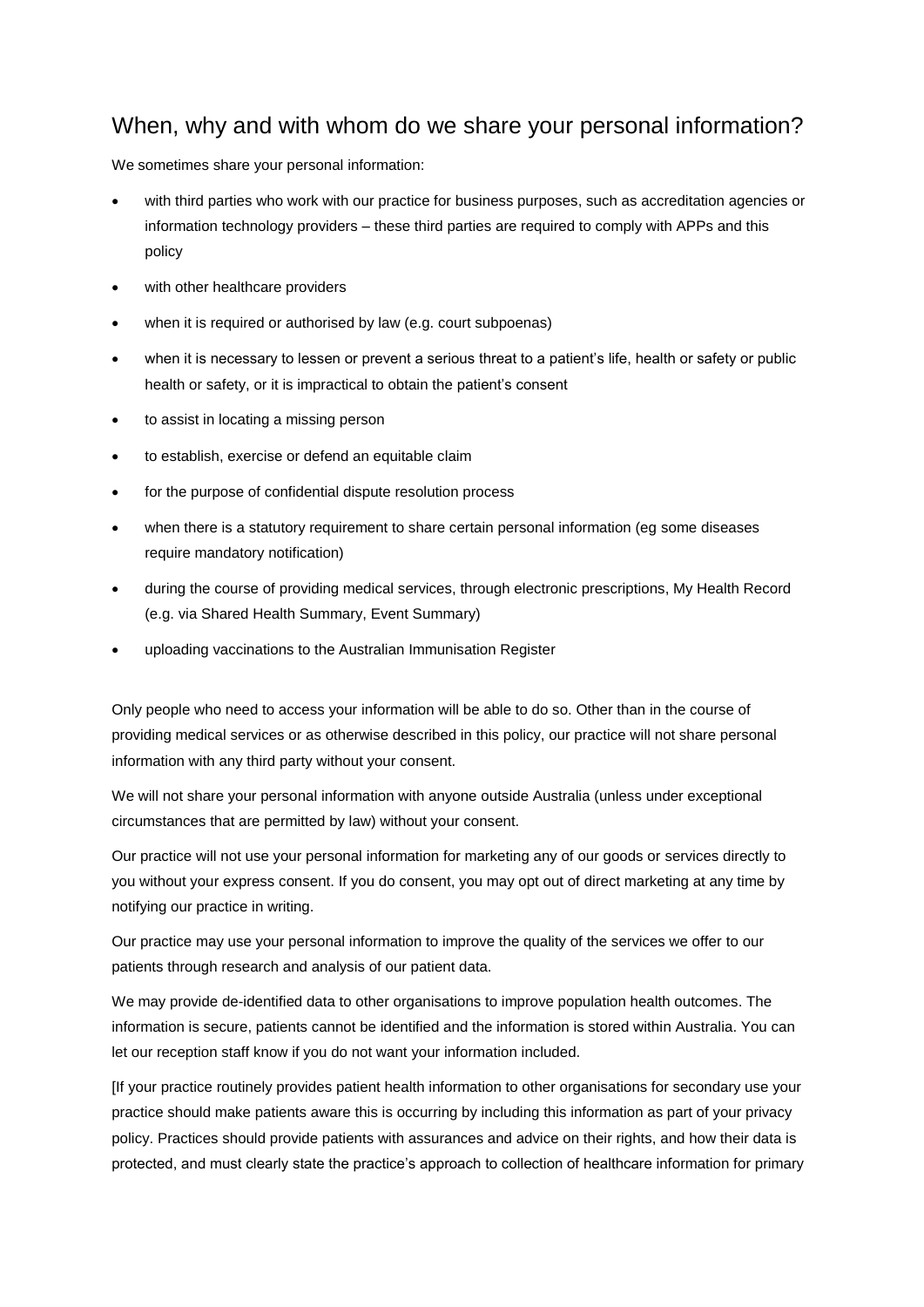and secondary purposes. Whilst patient consent for sharing de-identified practice data is not a legal requirement, it is good practice to have a procedure for ensuring patients who do not consent to secondary use of data are removed from any data extraction process. Most data extraction tools have this functionality]

#### How do we store and protect your personal information?

Your personal information may be stored at our practice on our computer system and/or in hand written medical records.

Our practice stores all personal information securely by

- Securing our premises
- Placing password and varying access levels on databases to limit access and protect electronic information from unauthorised interference, access, modification and disclosure;
- Storing paper files in an area not accessible to unauthorised personnel

### How can you access and correct your personal information at our practice?

You have the right to request access to, and correction of, your personal information.

Our practice acknowledges patients may request access to their medical records. We require you to put this request in writing attention to the Practice manager and send to the address at the footer of the policy. Our practice will respond within 30 days

There may be a fee for the administrative costs of retrieving and providing you with copies of your medical records.

We may deny access to your records in certain circumstances permitted by law, for example, if disclosure may cause a serious threat to yours or someone else's health or safety. We will always tell you why access is denied and the options you have to respond to our decision.

Our practice will take reasonable steps to correct your personal information where the information is not accurate or up to date. From time to time, we will ask you to verify that your personal information held by our practice is correct and current. You may also request that we correct or update your information, and you should make such requests in writing to:

*The Practice Manager 31 Arcadia Road Galston NSW 2159.*